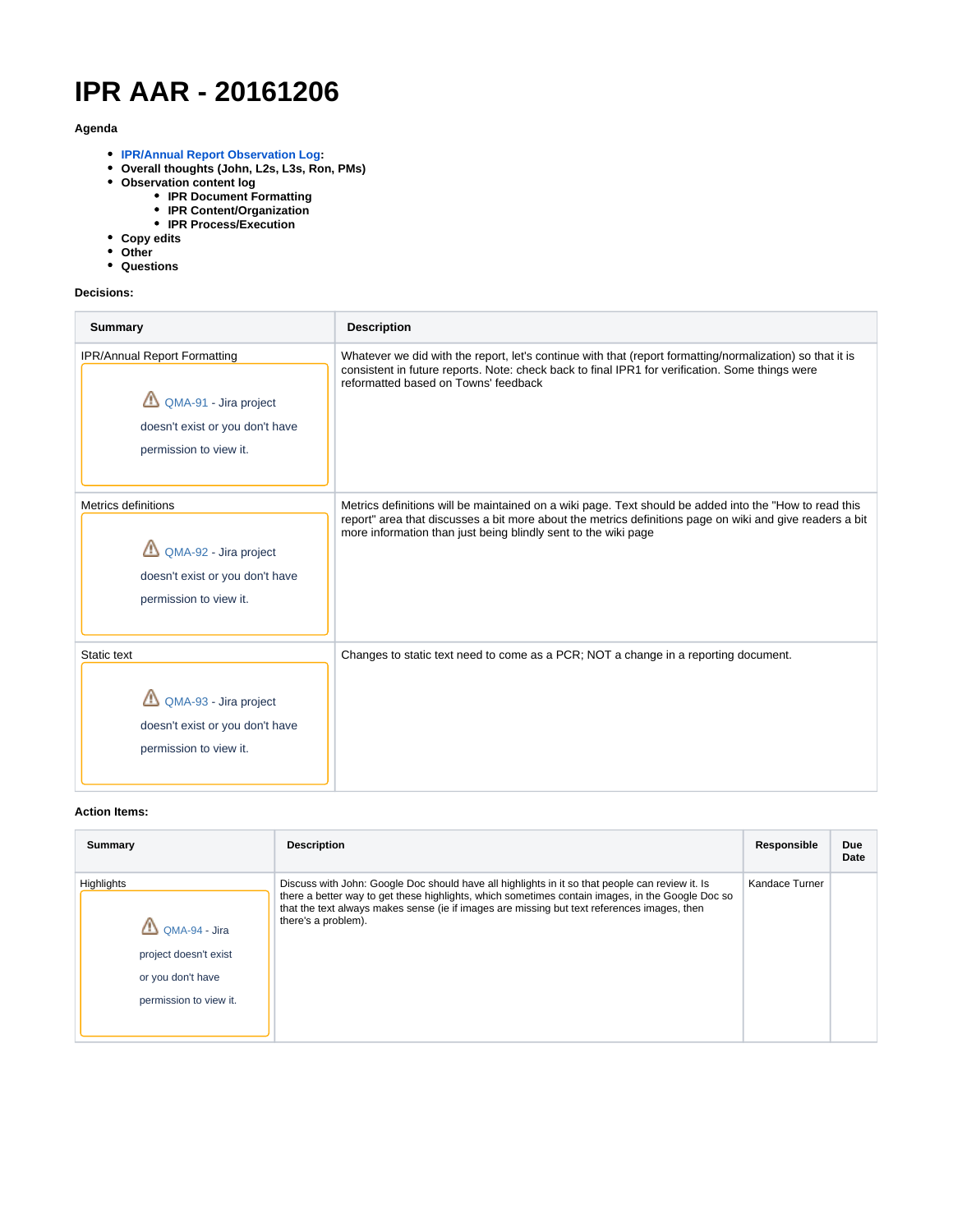| Ron Payne<br>Karla Gendler<br><b>Scott Wells</b> |
|--------------------------------------------------|
|                                                  |
|                                                  |
|                                                  |
|                                                  |
|                                                  |
|                                                  |
| Leslie Froeschl                                  |
|                                                  |
|                                                  |
|                                                  |
|                                                  |
|                                                  |
| Janet Brown                                      |
|                                                  |
|                                                  |
|                                                  |
|                                                  |
|                                                  |
|                                                  |
|                                                  |
|                                                  |
| <b>Scott Wells</b>                               |
|                                                  |
|                                                  |
|                                                  |
|                                                  |
|                                                  |
|                                                  |
| Laura T.                                         |
| Herriott                                         |
|                                                  |
|                                                  |
|                                                  |
|                                                  |
|                                                  |

**Notes:**

- **[IPR/Annual Report Observation Log](https://docs.google.com/spreadsheets/d/1ztkbfg1yLPb4ssaHssxtlag417j8L37CWQcYYbhGwHQ/edit#gid=0)**
	- This log will be a Google Sheet that will have a tab/sheet for each report.
	- This is for PMs to document issues, problems, and questions resulting from reports.
- Overall Thoughts
	- Positive
		- Scott- Did not receive anything directly from John. Things seem to have gone well. Everyone
		- $\bullet$ Karla- Heard feedback from L3s: "Is this really all we have to do because this is easy."
		- $\bullet$ Ron- It was well-planned. Pleasantly surprised
		- Overall things went smooth and different L2/L3 groups were surprised at the simplicity
- Feedback
- Responses from L1 need to be received at the end of day 1 of L1 review so that responses can be received by day 2.
- Document/ Formatting